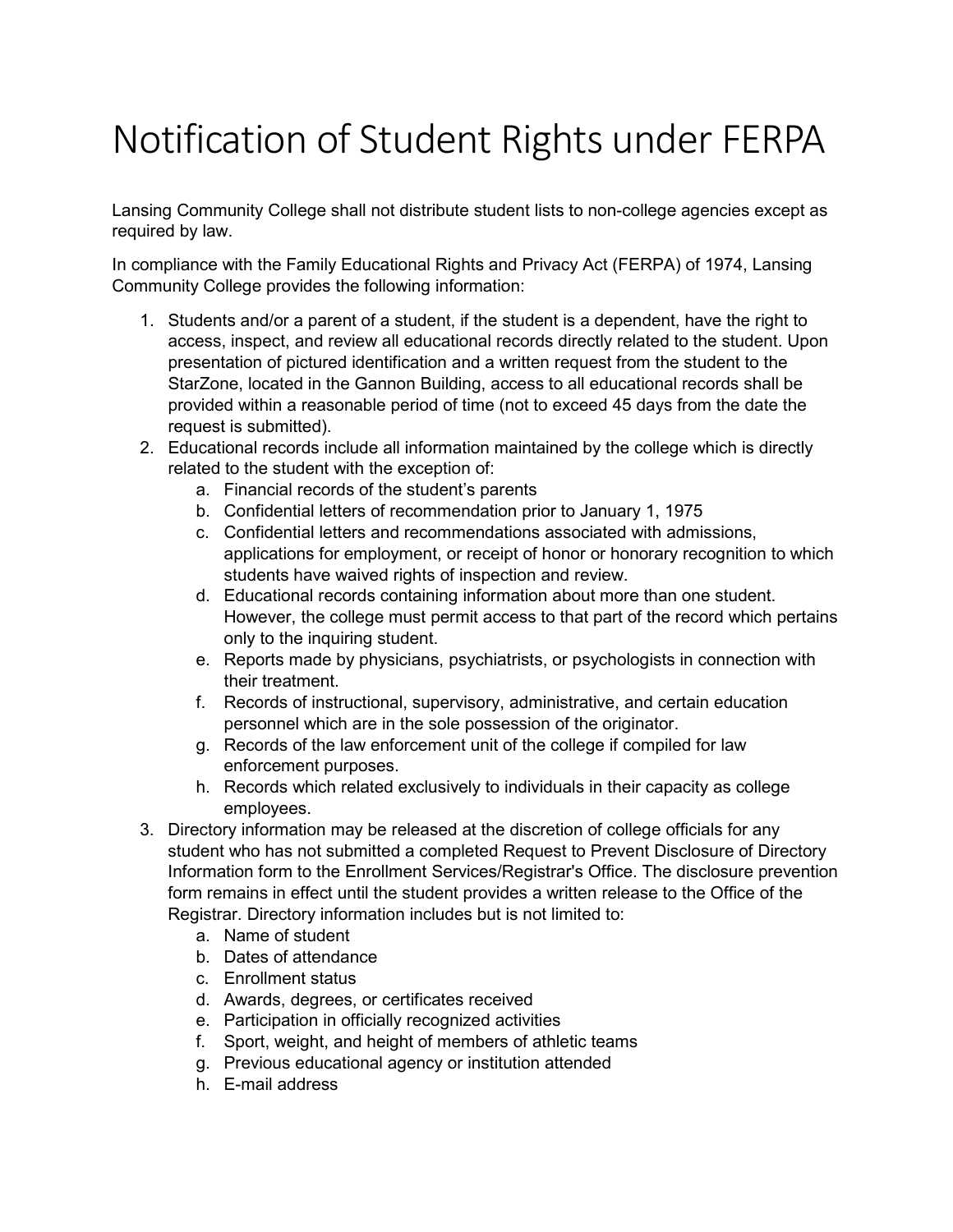Copies of the Request to Prevent Disclosure of Directory Information form and the Family Educational Rights and Privacy Act are available upon request in the Enrollment Services/Registrar's Office and the Office of the Dean of Student Services.

- 4. Lansing Community College prohibits the release of personally identifiable information other than directory information from educational records without the student's written consent. Exceptions to this statement are listed below:
	- a. Academic and administrative officials, staff, and persons who have entered into a partnership or contract with Lansing Community College and whom the college has determined to have legitimate educational interest. Officials are defined as faculty, administration, support and professional employees, sworn officers of the police and public safety department as part of an investigation and other persons who manage student record information. An official has a legitimate educational interest if the official needs to review an educational record in order to fulfill his or her professional responsibility.
		- i. Other educational institutions in which the student is enrolled or intends to enroll.
		- ii. Individuals and organizations who provide financial aid or scholarships to the student.
		- iii. Authorized representatives of the Comptroller General of the United States, the Secretary of the Department of Health and Human Services, the Department of Veterans Administration, the Department of Education, and administrative heads of state and federal educational agencies authorized by law.
		- iv. Accrediting organizations to carry out their accrediting functions.
		- v. Appropriate authorities in compliance with judicial orders and pursuant to lawfully issued subpoenas. The student shall be notified of any such orders or subpoenas unless the subpoena or order prohibits notification by the college. The college shall comply with the subpoena ten (10) days after an attempt to notify the student of the request.
		- vi. Appropriate parties in an emergency if knowledge of the information is necessary to protect the health or safety of the student or other individuals.
		- vii. Parents who have established the student's status as a dependent according to Internal Revenue Code of 1954, Section 152.
		- viii. An alleged victim of any crime of violence of the results of any disciplinary proceeding conducted by the college against the alleged perpetrator of the crime.
		- ix. Military recruiters for the purpose of federal military recruiting as stated in Public Law 104-206, Section 509(2).

Lansing Community College will maintain a record of each disclosure of identifiable information from the external individuals or agencies listed above. The record will be maintained in the Enrollment Services/Registrar's Office and will include the date, the name and address of the requesting party, the information requested, and the reason for requesting the information. The college reserves the right to correct any error made on an academic record or evaluation and will notify the student in writing of any record or evaluation correction. Staff of